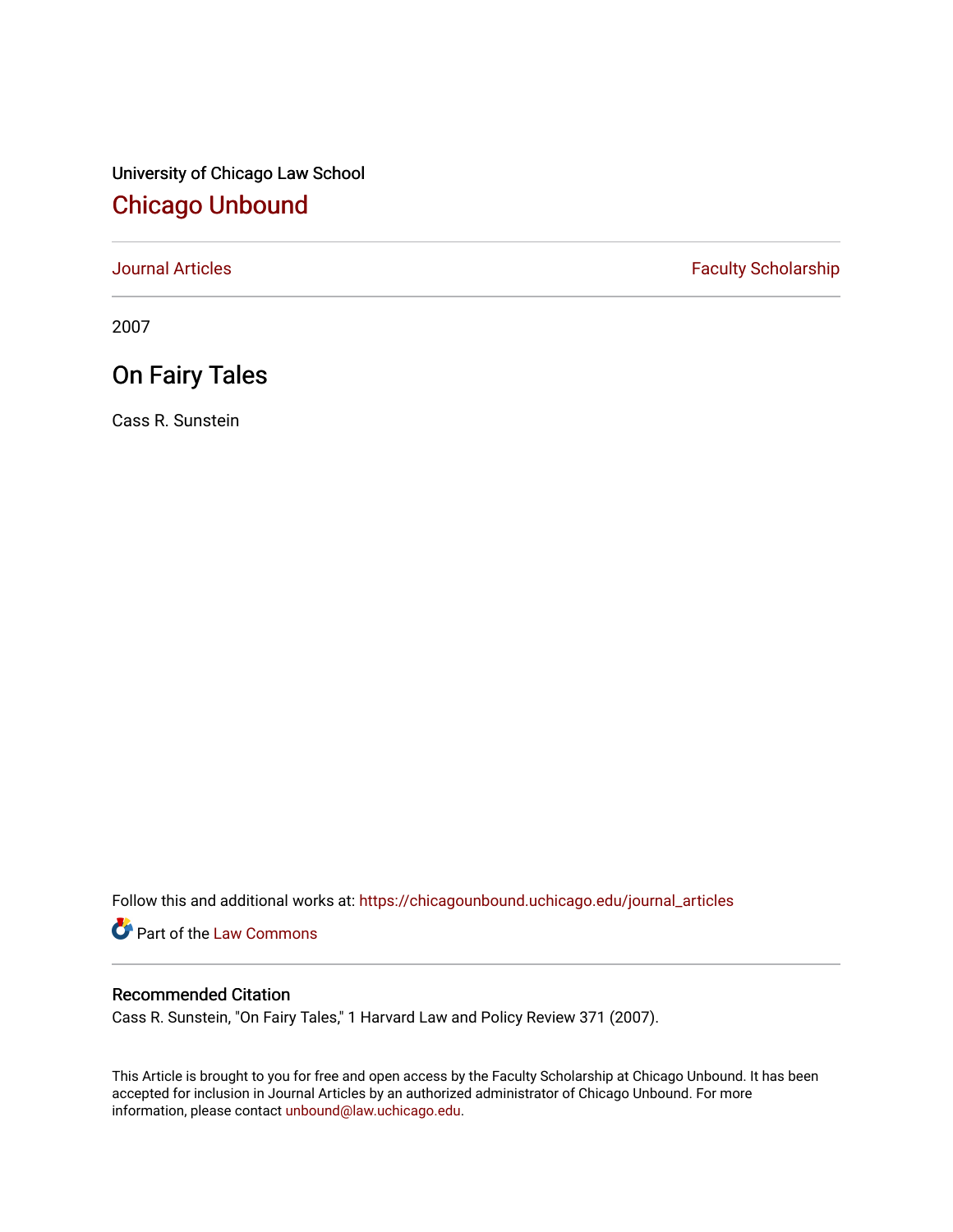## *Cass R. Sunstein\**

Consider the following tales:

1. In the Great Society, government officials are well-informed, well-motivated, and very wise. They are not vulnerable to the power of self-interested private groups. They are fully able to correct market failures, to produce optimal redistribution, and to promote public aspirations.

2. In Olympus, federal judges are especially good at moral and political philosophy. When they are asked to think about the rights that people have, they are unerring. They understand that self-government is among the relevant set of rights. They always respect self-government, properly understood.

3. In Benthamville, regulators have hedometers; they are able to measure with perfect accuracy the welfare effects of various policies. In a neighboring city, Aristotleton, regulators have eudiameters,' with which they can measure with perfect accuracy the effects of regulatory policies on human flourishing.

4. In Paretoville, people do not lack information or suffer from bounded rationality. Their willingness to pay (WTP) for a specific good perfectly captures the welfare that they would receive from that good. The citizens of Paretoville certainly care about the well-being of others, especially their own children, and their WTP fully reflects their concern. In Paretoville, there are no externalities and no collective action problems.

No one lives in the Great Society, Olympus, Benthamville, Aristotleton, or Paretoville. What's the point of talking about them? In their generous and instructive essay, Heinzerling and Ackerman object that Paretoville is so ludicrously different from our world that we would do better not to think about it.2 In their view, "[p]ublic policy involves public goods and universal regulations, adopted in a world of imperfect competition, limited information, and pervasive externalities."3 They believe that Paretoville is a "peripheral case at best, distracting us from the real-world circumstances in which debates over the utility of WTP arise."4

<sup>\*</sup> Karl N. Llewellyn Distinguished Service Professor, Law School and Department of Political Science, University of Chicago.

ISo-called on the basis of the Aristotelian notion of eudaimonia. *See* **MARTHA** Nuss-**BAUM,** THE FRAGILITY OF **GOODNESS** (2d ed. 2001).

**<sup>2</sup>** Lisa Heinzerling & Frank Ackerman, *Wasting Away in Paretoville, I* HARv. L. & POL'Y REV. 363, 364 (2007) [hereinafter Heinzerling & Ackerman, *Wasting Away].*

*<sup>I</sup>See id. <sup>4</sup>*

*<sup>1</sup>d.*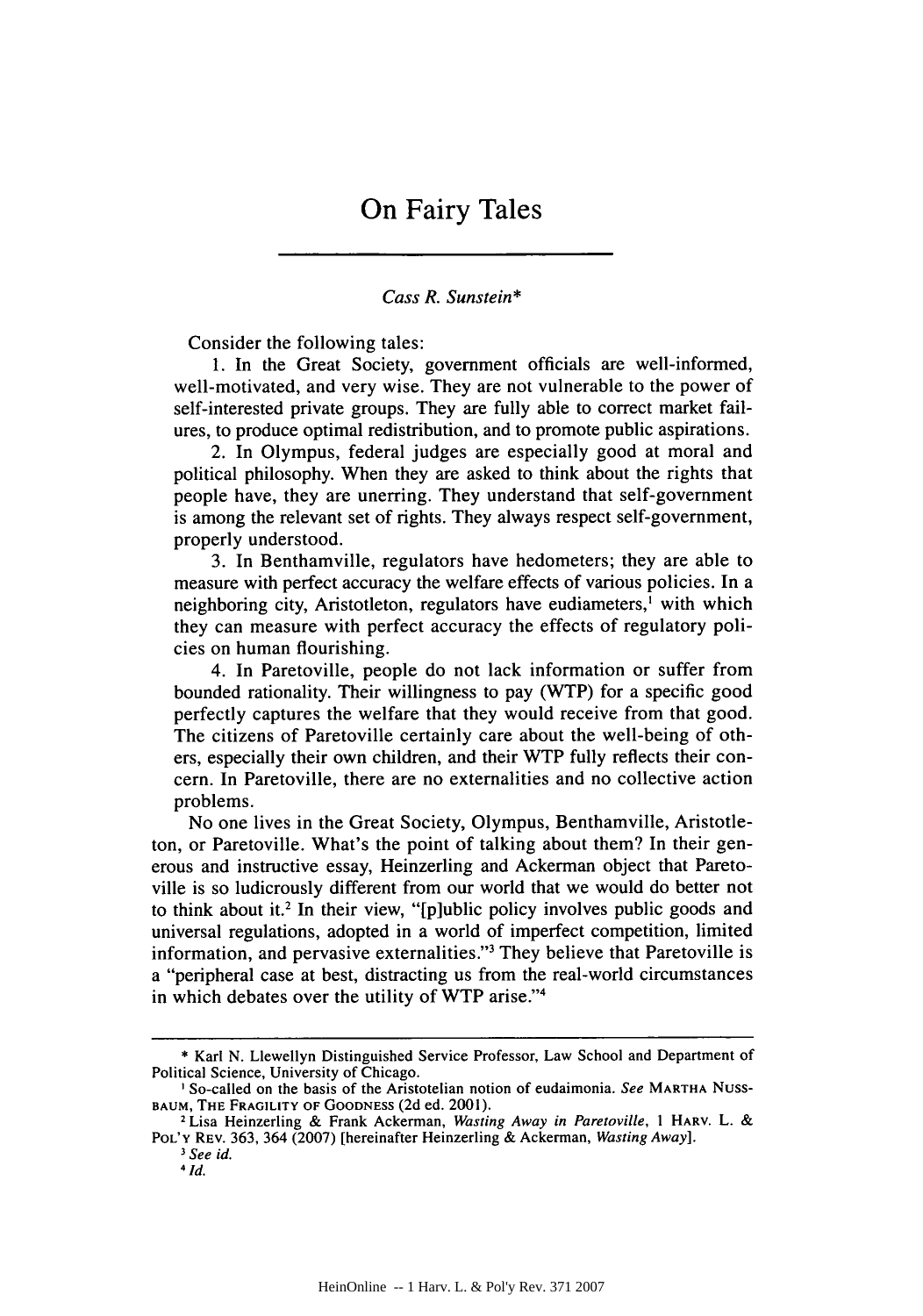Heinzerling and Ackerman are right to emphasize that the real world is very different from Paretoville. But it is less clear that Paretoville should be regarded as a distraction—any more than the assumption of zero transactions costs is best regarded as a distraction,<sup>5</sup> or than the assumptions in the tales of the Great Society, hedometers, eudaimeters, and Olympian judges are a distraction. To make progress on social questions, fairy tales and thought experiments can be exceedingly helpful, because they assist in the analysis of problems that are otherwise impossibly large. With an understanding of how to proceed in the face of zero transactions costs, we will know a great deal more about how to proceed when transactions costs are positive. With an understanding of what officials should do in the Great Society, we will be in a better position to explore what they should do in a pretty good society. If we do not want judges to proceed as they would in Olympus, an understanding of Olympus will make questions about appropriate behavior far more tractable. If we know what regulators should do with hedometers or eudaimeters, then we will know more about what they should do without them.

The more particular point is that there is a complex relationship between individual choices on the one hand and individual and social welfare on the other hand, and we cannot make much progress unless we unpack that relationship. The analysis of Paretoville, and of how it is different from reality, helps to establish three propositions: (1) welfare is what matters, not wealth maximization; (2) wealth redistribution might be justified even if is inefficient;<sup>6</sup> and (3) people sometimes make choices that reduce their welfare. Heinzerling and Ackerman accept these propositions, and argue that our shared beliefs on these counts leave Paretoville as "a tiny speck in the rearview mirror,"<sup>7</sup> which is very plausibly true.<sup>8</sup> But without Paretoville, it is unclear we would be able to get far down the road. It is possible to learn a lot from fairy tales.

In the end, Heinzerling and Ackerman object to talk of Paretoville because they object to WTP as an inadequate measurement of what matters. Since my paper mounts a challenge to WTP on exactly that ground, it is unclear that we have much to disagree about. To be sure, Heinzerling and Ackerman are right to I say that I am a defender of cost-benefit analysis using WTP figures.<sup>9</sup> However, the defense operates on the ground that cost-benefit analysis provides relevant information about what really matters, which is welfare.<sup>10</sup> Governments lack direct measures of welfare; outside of fairy

*<sup>&#</sup>x27; See* Ronald Coase, *The Problem of Social Cost,* 3 J.L. & ECON. 1 (1960).

**<sup>6</sup>1** am understanding efficiency here in the sense of wealth maximization, or potential Pareto superiority with the relevant values defined in terms of money rather than welfare. **7** Heinzerling & Ackerman, *Wasting Away, supra* note 2, at 370.

<sup>&</sup>lt;sup>8</sup> In some cases, Paretoville is more artificial than in others. *See* Cass R. Sunstein, *Willingness to Pay vs. Welfare,* 1 HARV. L. & **POL'Y** REV. 303, 308 (2007) (discussing workers' compensation programs and Safe Drinking Water Act).<br><sup>9</sup> See, e.g., CASS R. SUNSTEIN, RISK AND REASON (2002).

<sup>&</sup>lt;sup>10</sup> A sustained defense of this position can be found in MATTHEW ADLER & ERIC POs-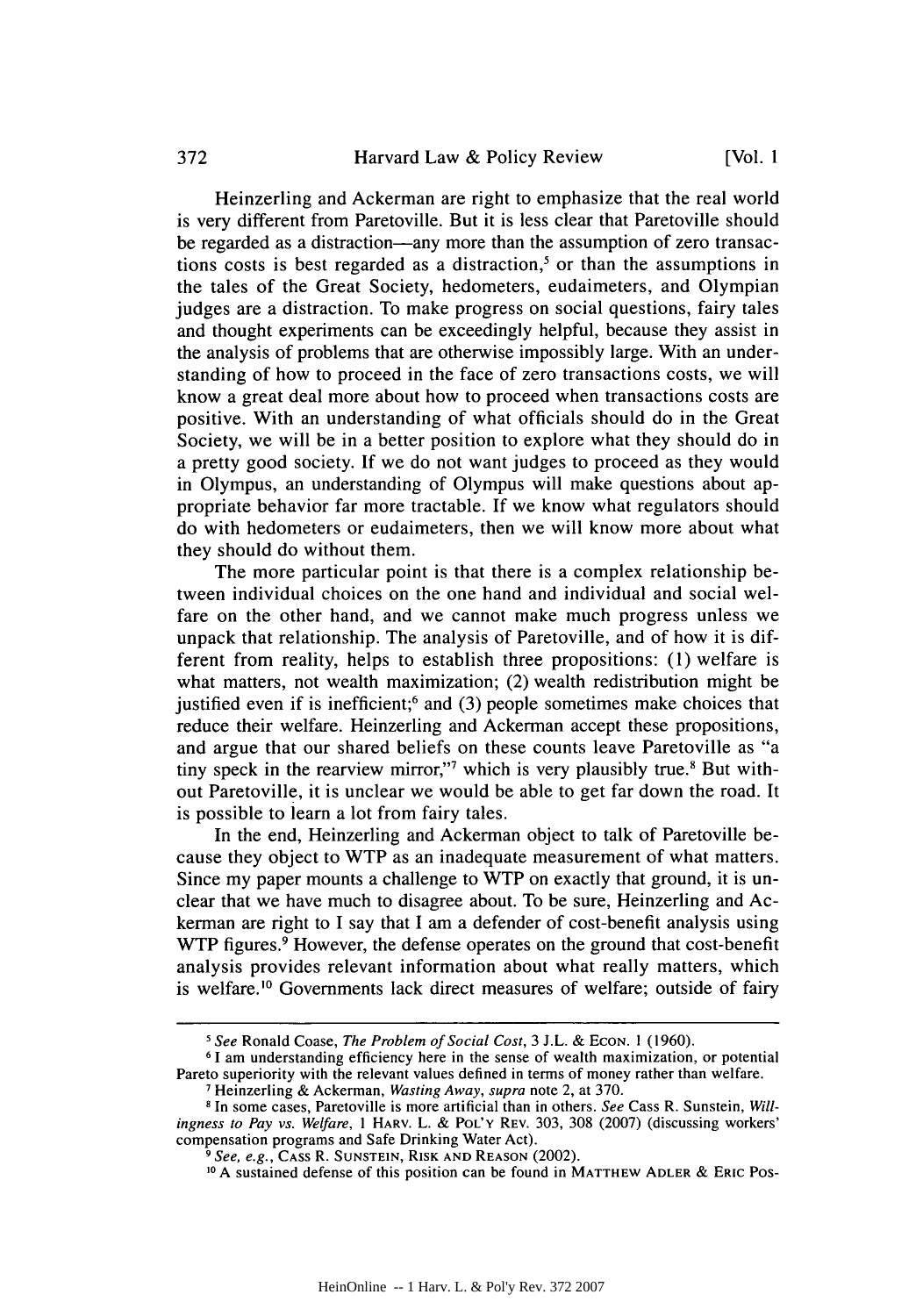tales, they do not have hedometers or (what would be better still) eudiameters. But sometimes regulators are able to calculate and to monetize the costs of their actions, and sometimes they can do the same with the benefits.

Because we are not in Paretoville, the welfare effects of any regulation will not be adequately captured by the monetized benefits and costs. But with an understanding of Paretoville, we will be able to identify some of the right questions: (a) Who, exactly, is helped, and who is hurt? (b) What exactly does a significant monetary loss mean? Will it produce mortality risks of its own? (c) Do people's WTP reflect an absence of information or some kind of bounded rationality? (d) Are there third-party effects not captured by the cost-benefit analysis?

Consider in this regard the problem of climate change, which is of evident concern to Heinzerling and Ackerman.<sup>11</sup> It would be silly to say that the proper policy should be set by calculating the world's WTP for the benefits of mitigation and adaptation strategies, and by comparing that WTP to the costs. (The tale of Paretoville helps to show why.) But it is hardly ludicrous to say that policy judgments should attend carefully to the costs and benefits of the various options. The argument for taking aggressive steps to control ozone depletion was greatly strengthened by costbenefit analysis, which demonstrated that the benefits dwarfed the costs. $^{12}$ If climate change can be expected to do little damage, then the argument for expensive mitigation strategies is surely weakened. If adaptation is much less costly than mitigation, and can achieve the same level of benefits, then much is to be said on behalf of adaptation. If climate change is expected to cut the gross domestic product of rich nations by 5%, and of poor nations by  $10\%$ , then expensive precautions are surely justified.<sup>13</sup> Because emissions trading programs are likely to reduce the costs of mitigation significantly, such programs promise a far better cost-benefit ratio than imaginable alternatives.<sup>14</sup> Other things being equal, they should be preferred for that reason.

But my goal here is not to defend cost-benefit analysis, even on the modest ground that it provides relevant information about what matters, which is the welfare effect of various policies. My claim is simpler and (I hope) less contentious: If we are able to learn something from the tales of

NER, NEW **FOUNDATIONS** FOR **COST-BENEFIT ANALYSIS** (2006); in the same vein, see CASS R. **SUNSTEIN,** WORST-CASE **SCENARIOS** (2007).

*<sup>&</sup>quot; See* Lisa Heinzerling & Frank Ackerman, *Law and Economics for a Warming World,* 1 HARV. L. & POL'Y REV. 331 (2007).

*<sup>2</sup>See* Cass R. Sunstein, *Of Montreal and Kyoto: A Tale of Two Protocols,* 31 HARV. ENV. L. REV. (forthcoming 2007). *3 See* NICHOLAS **STERN,** THE **STERN** REVIEW, THE **ECONOMICS** OF **CLIMATE CHANGE**

<sup>(2006),</sup> http://www.hm-treasury.gov.uk/independent\_reviews/stern\_review\_economics\_climate\_ change/ stern review\_report.cfm.

*<sup>4</sup> See* WILLIAM **NORDHAUS & JOSEPH BOYER,** WARMING **THE** WORLD (2000); **STERN,** *supra* note **13,** at 351-62.